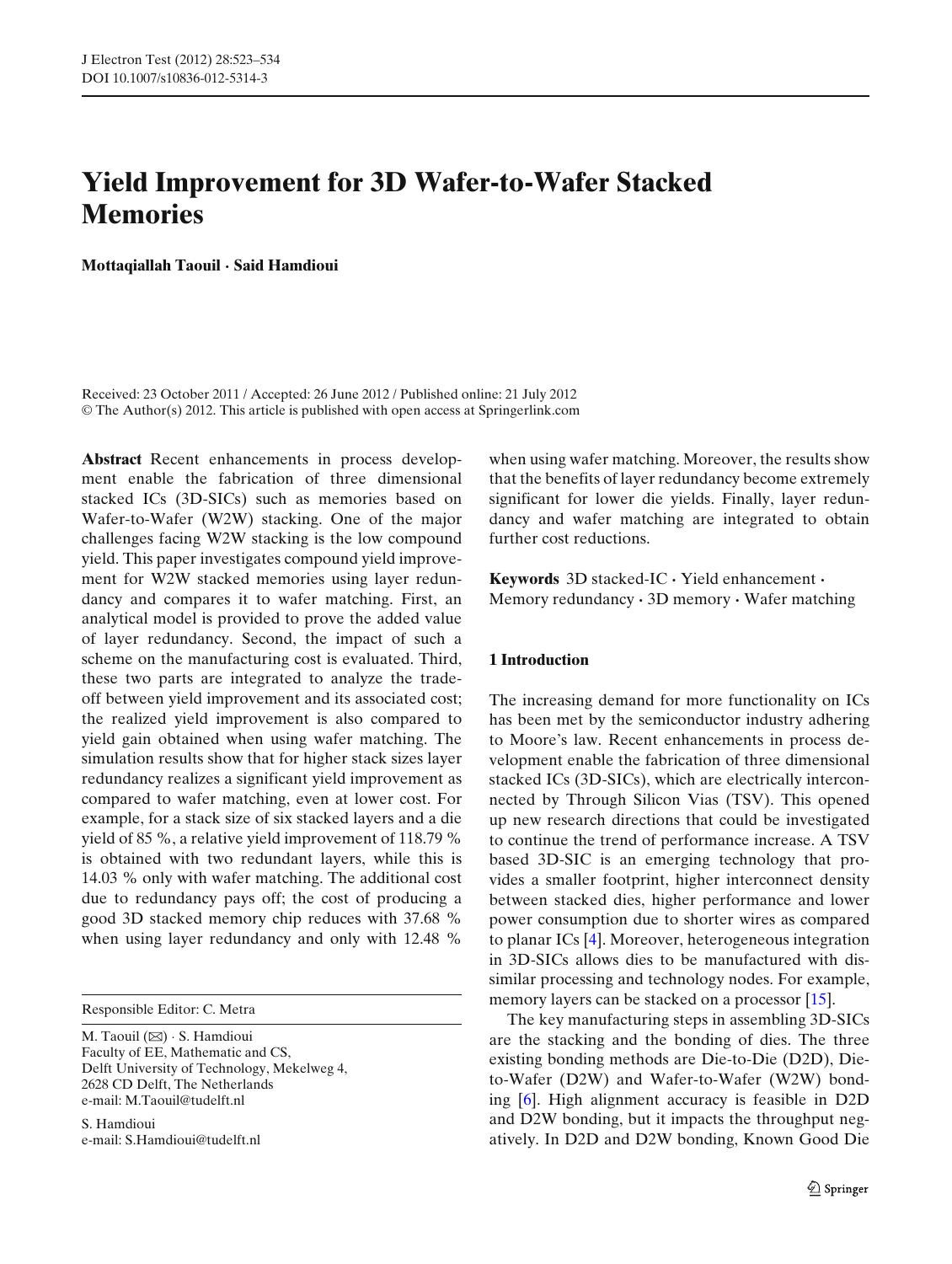<span id="page-1-0"></span>(KGD) stacking can be applied to prevent faulty dies from being stacked [\[6](#page-11-0)]. W2W stacking allows for high manufacturing throughput due to single wafer alignment and thinned wafers and small die handling, but requires stacking of dies with the same area. Due to their regularity, stacked memories are very attractive to W2W stacking. However, one of the major drawbacks of W2W stacking is low compound yield especially with increased number of stacked layers.

Traditionally, memory yield improvement in 2D chips is realized by using spare rows and/or columns to repair defective ones. 3D stacked memories allow the exploration of new repair schemes that take advantage of the vertical dimension, e.g., inter-layer redundancy [\[8\]](#page-11-0) and layer redundancy [\[22](#page-11-0)]. In inter-layer redundancy, if a memory layer is not repairable because the number of defective rows and/or columns is more than the spares, then additional resources (spares) from the neighboring layers could be borrowed and used. A drawback of this approach is the additional required number of TSVs and the routing complexity to mutually share and access the spare resources among the layers in the stack. The second scheme, layer redundancy, can be applied at the wafer level. Additional redundant layer(s) are stacked to replace the faulty irreparable memory dies in the stack.

This paper investigates layer redundancy as a mean for compound yield improvement for 3D W2W stacked memories. In addition, it compares the results with wafer matching  $[24]$  $[24]$ ; a technique to improve W2W stacking by matching wafers with similar fault distributions. Finally, it combines both techniques and investigates the realized yield improvement.

The main contributions of this paper are:

- A classification of 3D memories and 3D memory redundancy repair schemes.
- An analytical model that formulates the yield gain as a result of layer redundancy.
- A memory layer replacement circuit that modifies addresses of faulty memory layer(s) to the spare layer(s).
- A comparison of 3D W2W stacked memories with and without layer redundancy in terms of the cost of producing good 3D stacks.
- A comparison between 3D W2W stacked memories using layer redundancy and wafer matching as yield improvement schemes.
- The integration of both layer redundancy and wafer matching into a single technique in order to make use of both methods.

The remainder of this paper is organized as follows. Section 2 classifies [3](#page-2-0)D memory architectures. Section 3 presents the two yield improvement schemes, i.e., wafer matching and 3D memory redundancy. Sections [4](#page-2-0) and [5](#page-5-0) respectively introduce models to evaluate these two schemes. The simulation results for layer redundancy are provided in Section [6.](#page-6-0) Thereafter, this scheme is compared with wafer matching in Section [7.](#page-8-0) Section [8](#page-9-0) combines both methods to obtain further cost improvements. Finally, Section [9](#page-10-0) concludes this paper.

# **2 3D Memory Architectures**

This section provides a brief overview of 3D memory architectures and highlights the targeted architecture in this paper; note that the work presented here can be extended to any possible 3D memory architecture.

Partitioning memories across multiple device layers can take place at different granularities, resulting in three architectures. A top to bottom perspective is presented in the following.

- 1. **Stacked banks**—The coarsest granularity partitioning of memory takes place at the bank level, by stacking banks on the top of each other. Each bank consists of a complete memory system (i.e., memory cell array, address decoder, write drivers, etc.). An overall reduction in wire length is obtained (about 50 % for certain configurations), resulting into significant reduction in both power and delay [\[16,](#page-11-0) [18](#page-11-0)]. A 3D manufactured DRAM based on the stacking of banks manufactured by Samsung is described in [\[9\]](#page-11-0).
- 2. **Cell arrays stacked on logic**—This approach, in contrast to the previous one, separates the peripheral logic (row decoders, sense amplifier, column select logic, etc), from the cell arrays. The peripheral logic is placed on the bottom layer while the cell array is split across one or multiple layers. This is considered to be the *true 3D memory* [\[16](#page-11-0)]. Research in this area has been performed for both SRAMs  $[16, 25]$  $[16, 25]$  $[16, 25]$  and DRAMs  $[2, 13]$  $[2, 13]$  $[2, 13]$  $[2, 13]$ . By using this separation method, the peripheral logic can be optimized independently for speed, while the cell arrays can be arranged to meet different criteria (density, footprint, thermal, etc). Examples of 3D manufactured DRAM based on *cell arrays stacked on logic* are manufactured by NEC Electronics, Elpida Memory [\[10\]](#page-11-0) and Tezzaron [\[29\]](#page-11-0). A classification within the array layer can also be made.
	- **Divided-columns:** in which bitlines are divided and mapped onto different layers;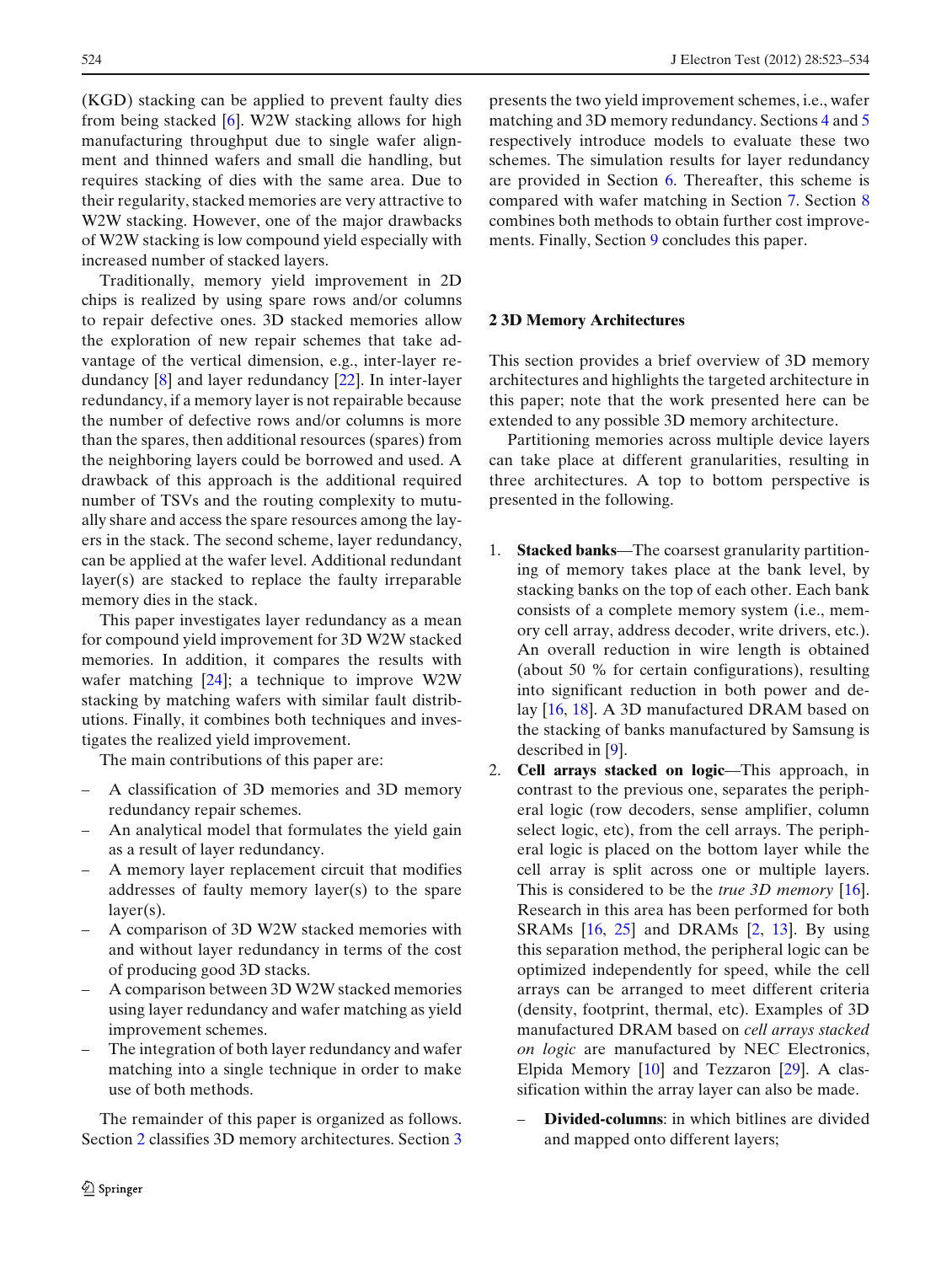<span id="page-2-0"></span>– **Divided-rows**: in which wordlines are divided and mapped onto different layers, requiring one die-to-die TSV per wordline.

Both organizations reduce latency and power due to reduced wordline/bitline lengths.

3. **Intra-cell (bit) partitioning**—Here, memory cells are split among one or more layers. At this fine granularity level, the relative small size of the cell and the size of the TSV make the splitting across layers a difficult task [\[25\]](#page-11-0). Nevertheless, the authors in [\[16](#page-11-0)] claim that this option can be feasible for multi-port SRAM arrays, such as register files, when the access transistors of the cell are split among multiple layers.

An example of an architecture that could benefit from redundancy is the memory architecture considered in [\[13\]](#page-11-0). This architecture, *cell arrays stacked on logic*, makes heterogeneous integration feasible. For example, memory layers manufactured in DRAM process technology optimized for area can be stacked on the peripheral circuits manufactured in a logic process optimized for speed.

# **3 Yield Improvement Schemes**

This section describes two types of yield improvement schemes. Section 3.1 describes wafer matching, a general technique to increase the W2W compound yield. Subsequently, Section 3.2 presents a classification of possible memory redundancy schemes and discusses the method analyzed in this paper.

# 3.1 W2W Matching

As already mentioned, W2W stacking suffers from a low compound yield. Wafer matching has been researched to mitigate this drawback by many authors [\[17,](#page-11-0) [20](#page-11-0), [21,](#page-11-0) [24](#page-11-0), [27\]](#page-11-0); it is a technique based on the matching of wafers with similar fault maps. In case of a large stack size or low die yield, the improvement can be significant. The improvement decreases for higher die yield. For example, for a stack size of two layers with a die yield of 85 % and 1,278 dies per wafer, wafer matching is able to increase the compound yield from 72.3 % (for random W2W stacking) to 73.1 % [\[24\]](#page-11-0).

Wafer matching may not be applicable for *cell arrays stacked on logic* architecture as it requires wafer tests prior to stacking. Depending on the memory architecture and implementation, performing pre-bond wafer tests may not always be possible, due to the absence of peripheral circuits.

#### 3.2 3D Memory Redundancy

To increase the memory yield, a memory repair scheme can be added to any of the memory architectures presented in Section [2.](#page-1-0) Traditionally, yield improvement for 2D memories is based on the use of spare rows and/or columns [\[1](#page-11-0)]. 3D stacked memories, however, provide additional repair features due to the vertical dimension. The redundancy schemes for 3D memories can be classified into three groups.

- 1. Intra-layer redundancy: Redundancy within each layer is similar to that in planar memories. Each layer may have spare rows and/or columns that can be used within the same layer to improve the yield.
- 2. Inter-layer redundancy: In inter-layer redundant memories, spare rows and/or columns cannot be accessed only from the die they belong to, but also from neighbor dies. Hence, they can borrow additional resources in case they run out of their own. Tezzaron memories are examples of memory architectures that use inter-layer redundancy [\[15](#page-11-0)]. In [\[8](#page-11-0)], inter-layer redundancy is used by the authors to increase the stacked memory yield for different allocation algorithms.
- 3. Layer redundancy: Redundancy at the wafer or die level. A faulty irreparable memory layer is disabled and instead is replaced with a complete redundant layer. A memory layer is not repairable if the required number of spares exceed the existing spares within it.

In this paper, we analyze the yield increase based on layer redundancy.

## **4 Layer Redundancy for Yield Improvement**

This section covers the modeling of yield and cost for layer redundancy; it also presents a simple design for memory repair. Section 4.1 discusses the assumptions made for layer redundancy. Thereafter, the yield and cost modeling are described in Sections [4.2](#page-3-0) and [4.3](#page-3-0) respectively. Finally, Section [4.4](#page-4-0) presents an example of a memory-repair scheme.

## 4.1 Definitions and Assumptions

In order to accurately evaluate the memory yield improvement due to layer redundancy, different process parameters have to be appropriately chosen. A 3D stacked memory consists of multiple stacked layers/dies interconnected by TSVs. Each die in the stack can be either faulty or non-faulty (i.e., functional). The yield of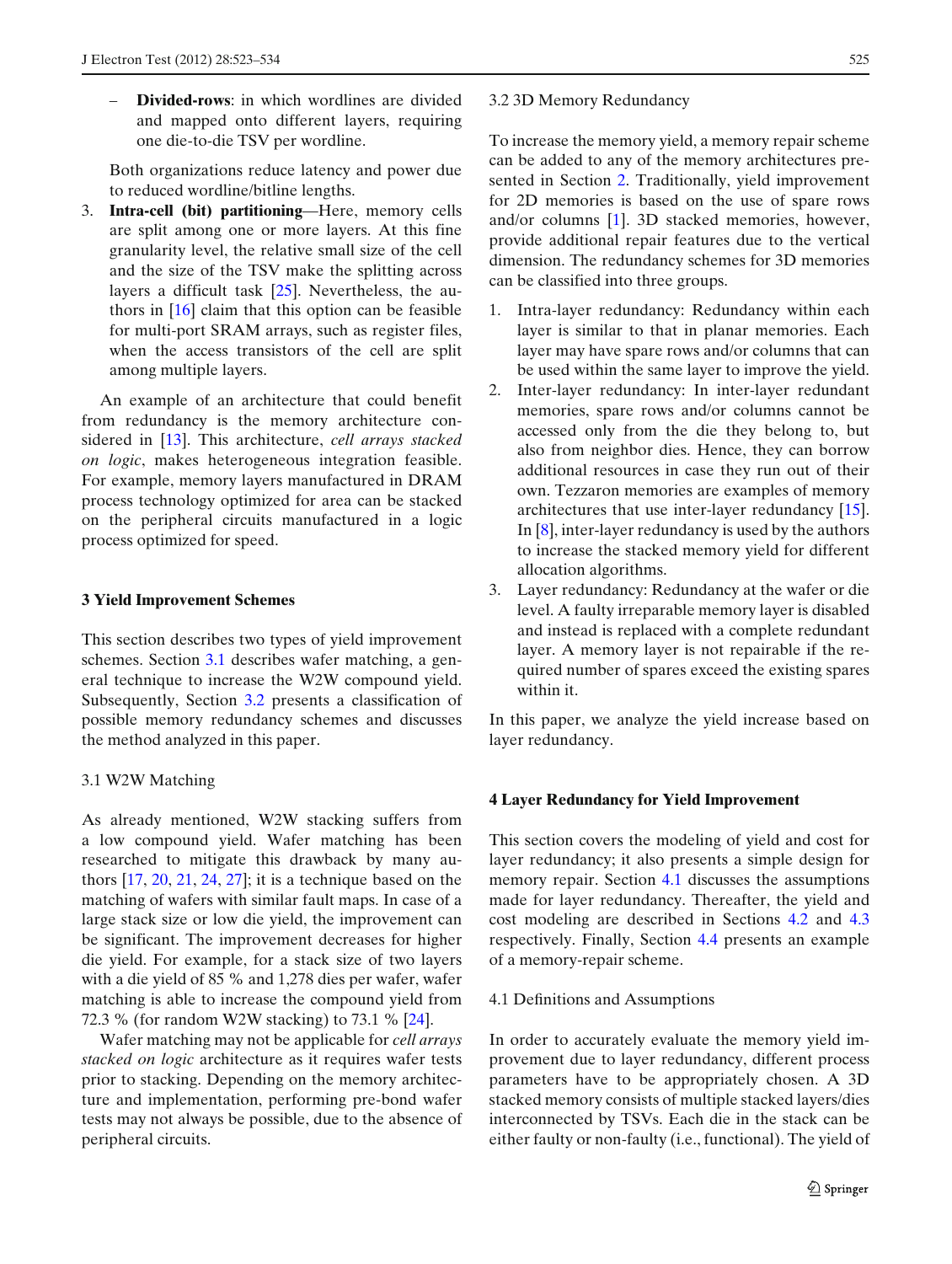<span id="page-3-0"></span>the die is modeled by  $Y_D$ . In addition, new defects may be introduced during the stacking process and have to be taken into consideration [\[14\]](#page-11-0). Dies/layers that enter the stack could get corrupted e.g., due to bonding and thinning. The new introduced faults due to stacking are modeled by the stacked-die yield *Y*<sub>SD</sub>. For the TSVs, the interconnect yield is represented by  $Y_{\text{INT}}$ . Other parameters that influence the compound yield are the stack size *n* and the number of redundant layers *r*. The complete stack *size* is denoted by  $s = n + r$ .

The following assumptions are made in this paper with respect to layer redundancy analysis:

- The memory layers in the stack are considered to be independent; each layer can be either faulty or non-faulty.
- Since many TSVs are shared (e.g., for address or data buses), it is assumed that any malfunction in communication between two layers results in faulty stacked memory.
- We do not consider the peripheral circuit layer in the model to-be-presented as it impacts both 3D stacked memories with or without layer redundancy in a similar way.

To calculate the cost per 3D-SIC, we need to include the manufacturing, test and packaging costs. The manufacturing cost depends on the stack size, wafer cost and 3D stacking cost. The test cost is a function of the number of dies per wafer *d*, and the cost to test the interconnects and dies. The complete test cost for a stack size of *n* layers equals  $C_t = (n - 1) \cdot d \cdot t_{int} + n \cdot d \cdot t_{die}$ . Here,  $t_{\text{int}}$  is the interconnect cost and  $t_{\text{die}}$  the test cost per die. We denote the packaging cost to be *C*packaging for a single 3D-SIC. The number of dies per wafer can be derived from the wafer size and die area *A*.

## 4.2 Yield Modeling

The model will be presented first for 3D stacked memories without layer redundancy and thereafter for those with layer redundancy.

*Memories Without Layer Redundancy* In case there is no redundancy, i.e.  $s = n$  and  $r = 0$ , each layer in the stack must operate to ensure memory functionality. The compound yield  $Y(n)$  can be described as a function of the die yield  $Y_D$  and stack size *n*. Besides the dies, also the interconnects and the 3D bonding must be fault free; hence, the stacked-die yield  $Y_{SD}$  and the interconnect yield  $Y_{\text{INT}}$  have to be considered as well. This leads to the following yield expression for nonredundant memories.

$$
Y(n) = Y_D^n \cdot Y_{SD}^{n-1} \cdot Y_{INT}^{n-1}
$$
 (1)

 $\underline{\textcircled{\tiny 2}}$  Springer

Note that 3D stacked memory with *n* layers requires  $n-1$  stacking steps. For the interconnect yield  $Y_{\text{INT}}$ , the yield after repair is assumed, if TSV redundancy is provided.

*Memories with Layer Redundancy* In this case, *r* redundant layers are appended to the stack with *n* layers resulting in a total layers of  $s = n + r$ . If *n* or more layers out of the stacked *s* layers are functionally correct, then the final 3D-SIC is assumed to be non-faulty. The probability *p*(*i*) that *i* layers out of *s* layers are nonfaulty can be formulated by the binomial expression:

$$
p(i) = {s \choose i} \cdot Y_{D}^{i} \cdot (1 - Y_{D})^{s-i}
$$
 (2)

We extend the symbol  $Y(n)$  for non-redundant memories to  $Y_{LR}(n, s)$  to denote the yield of a stack containing *s* layers with  $r = s - n$  redundant layers. The yield for layer redundant enabled memories can be expressed now by:

$$
Y_{LR}(n, s) = \left(\sum_{i=n}^{s} p(i)\right) \cdot Y_{SD}^{s-1} \cdot Y_{INT}^{s-1}
$$

$$
= \left(\sum_{i=n}^{s} {s \choose i} \cdot Y_{D}^{i} \cdot (1 - Y_{D})^{s-i}\right)
$$

$$
\cdot Y_{SD}^{s-1} \cdot Y_{INT}^{s-1}
$$
(3)

In order for the stack to be considered defect-free, at least *n* out of *s* layers must be defect-free. Note that the redundant layers can be faulty as well. Equations 1 and 3 are equivalent in case  $n = s$ , i.e., in case there is no layer redundancy.

#### 4.3 Cost Modeling

The question rises whether it is cost-wise justified to increase the yield by adding more redundant layers. To answer this question, the cost for layer redundancy, *C*LR, will be calculated for later evaluation. In this section, we present the cost  $C_{LR}$  for layer redundancy. The cost  $C_{LR}(s)$  for a stack size *s* can be formulated by Eq. 4.

$$
C_{LR}(s) = C_{LR,m}(s) + C_{LR,t}(s) + C_{LR,p}(s)
$$
 (4)

$$
C_{\text{LR,m}}(s) = s \cdot C_{\text{w}} + (s - 1) \cdot C_{3\text{D}} \tag{5}
$$

$$
C_{LR,t}(s) = C_{LR,t,post}(s) + C_{LR,t,final}(s)
$$
\n(6)

$$
C_{LR,t,post}(s) = (s-1) \cdot d \cdot t_{int} + Y_{INT}^{s-1} \cdot s \cdot d \cdot t_{die}
$$
 (7)

$$
C_{LR, t, final}(s) = Y_{LR}(n, s)
$$

$$
\cdot \{ (s-1) \cdot d \cdot t_{\text{int}} + s \cdot d \cdot t_{\text{die}} \} \tag{8}
$$

$$
C_{LR,p}(s) = Y_{LR}(n,s) \cdot d \cdot C_{package}
$$
 (9)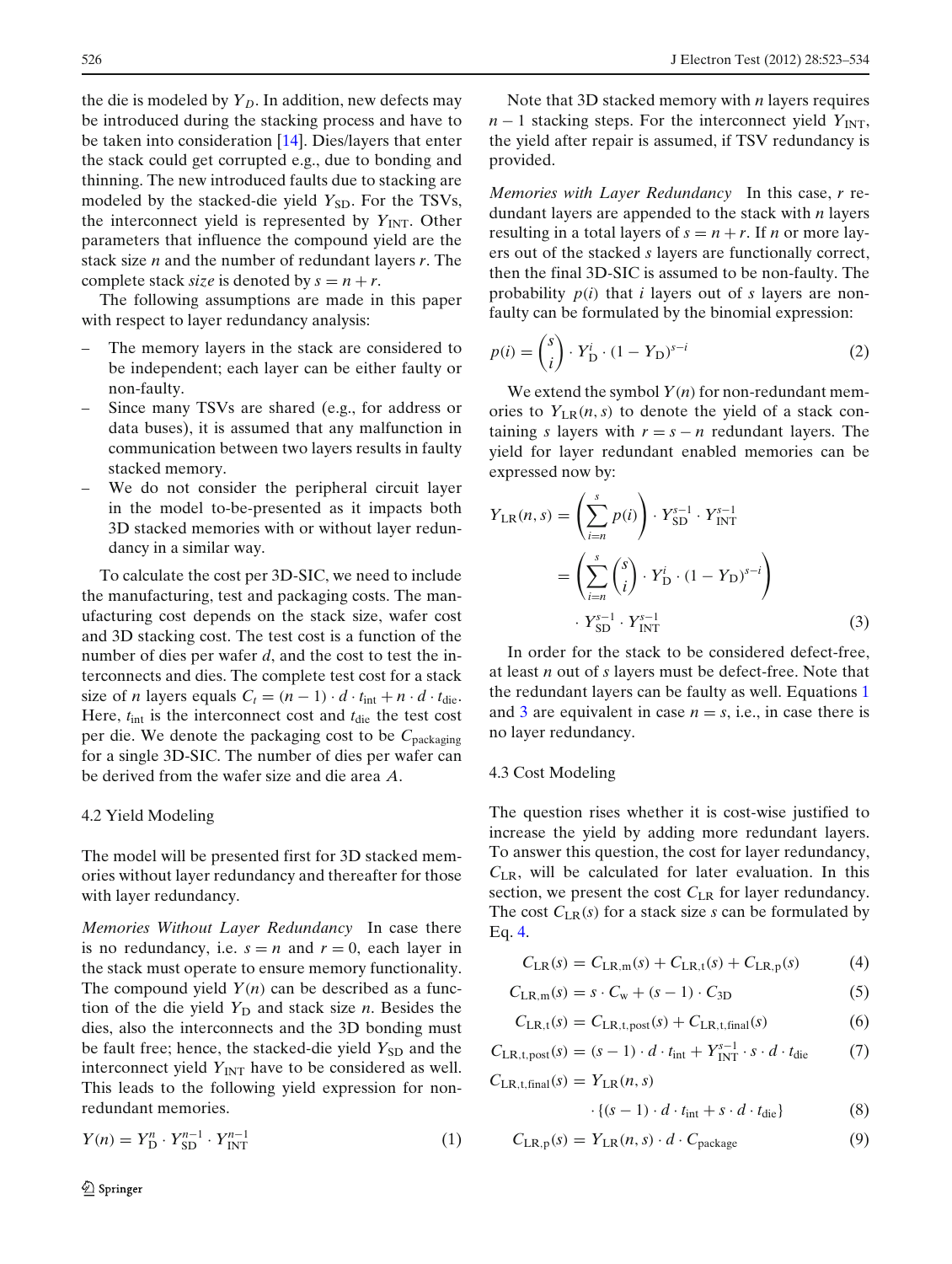<span id="page-4-0"></span>In this equation,  $C_{LR,m}(s)$  presents the manufacturing cost,  $C_{LR,t}(s)$  the test cost and  $C_{LR,p}(s)$  the packaging cost. In Eq. [5,](#page-3-0) which presents the manufacturing cost,  $C_w$  presents the wafer cost and  $C_{3D}$  the cost related to 3D stacking processes including TSV, back side processing, bonding processing, etc. Note that *s* wafers are needed and that the stacking process operation has to be performed  $s - 1$  times.

Testing 3D-SICs are can be performed at several stages, pre-bond testing (prior stacking), mid-bond testing (during stacking), post-bond testing (prior packaging) and a final testing (post-packaging) [\[14\]](#page-11-0). For layer reduncy, we ignore the pre-bond and mid-bond tests  $T<sub>mi</sub>$  as dies are stacked based on the wafer level. Intermediate mid-bond tests cannot prevent faulty dies to be stacked as the case is for D2W stacking. Therefore, the test cost  $C_{LR,t}(s)$  in Eq. [6](#page-3-0) is composed out of two phases, a post-bond test prior to packaging (Eq. [7\)](#page-3-0) and a final test after packaging (Eq. [8\)](#page-3-0). In each testing phase, we assume that interconnects are tested first, similarly as in [\[23\]](#page-11-0). As some of the faulty interconnects are detected, some die tests for 3D-SICs can be skipped. For example, in Eq. [7](#page-3-0) after defective interconnects are identified, only dies of the 3D-SICs with fault-free interconnects should be further tested. This remaining fraction equals  $1 - Y_{INT}^{s-1}$ . The total test cost depends on the number of dies *d* on the wafer, the test cost for a single interconnect *t*int and the test cost per die  $t_{\text{die}}$ .

The total packaging cost (Eq. [9\)](#page-3-0) equals the number of packaged ICs times the packaging cost *C*packaging per 3D-SIC. Note that we assume a packaging yield of 100 %.

Obviously, for 3D stacked memories without layer redundancy, the cost  $C(n)$  can be derived similarly and is described by the following equations.

$$
C(n) = C_m(n) + C_t(n) + C_p(n)
$$
 (10)

$$
C_m(n) = n \cdot C_w + (n-1) \cdot C_{3D} \tag{11}
$$

$$
C_{t}(n) = C_{t,post}(n) + C_{t,final}(n)
$$
\n(12)

$$
C_{t,post}(n) = (n-1) \cdot d \cdot t_{int} + Y_{INT}^{n-1} \cdot n \cdot d \cdot t_{die}
$$
 (13)

$$
C_{\text{t,final}}(n) = Y(n) \cdot \{(n-1) \cdot d \cdot t_{\text{int}} + n \cdot d \cdot t_{\text{die}}\} \tag{14}
$$

$$
C_p(n) = Y(n) \cdot d \cdot C_{\text{packaging}} \tag{15}
$$

#### 4.4 Design for Memory Repair

In the previous sections, yield and cost formulation for layer redundancy were presented. In this section, we will briefly discuss the different existing techniques to

realize layer redundancy and thereafter we propose a layer replacement scheme for 3D stacked memories.

#### *4.4.1 Traditional Approaches*

Redundancy for 2D memories (intra-layer) is typically performed by replacing the faulty row/column with spares. The address of the faulty row/column is stored in a programmable non-volatile memory before shipping the chip to retain the information during the power off. When the memory is accessed, it checks if the addressed location is faulty by comparing it to the stored faulty addresses in the programmable devices. In case faulty, the initial (faulty) location is prevented from being accessed and the spare location is activated instead.

The programmable devices can include fuses, antifuses or nonvolatile memory cells. Fuses may include material such as polysilicon, silicides or metals such as copper; they can be blown (programmed) by either laser or electric current. Obviously laser fusing cannot work for intra-layer redundancy if the memory cells are stacked on the top of the peripheral logic layer. Once stacked, blowing fuses by laser might become unfeasible, as they are not reachable by the laser beam. On the other hand, electrical fusing can be applied for layer redundancy [\[12\]](#page-11-0). Faulty addresses can be programmed even after packaging. However, it requires an on-chip programming circuit [\[19\]](#page-11-0). Similarly to fuses, anti-fuses can be programmed (e.g., breaking down a dielectric) electrically [\[28\]](#page-11-0) or by using laser pulses. Last, non-volatile memory cells can be also used to store the faulty addresses, especially for non-volatile memories such as EEPROM.

# *4.4.2 Layer Replacement Scheme for 3D Stacked Memories*

Memory repair based on layer redundancy needs to store the ID (index) of the faulty layer in a programmable non-volatile device. As already mentioned, this can be done with electrical fusing, electrical anti-fusing or by using nonvolatile memory cells. If the faulty layer is accessed, the repair scheme should redirect the address to a redundant layer. In the rest of this section, we will show a concept that can realize such a task.

Let us assume that the size of the *s* memory layers are the same; hence,  $log_2(s)$  bits can be used to distinguish between the different layers. We assume further that the  $log_2(s)$  bits are the most significant bits (MSB's) of the memory address; therefore, they are unique for each layer. Figure [1](#page-5-0) shows how this MSB's can be used to redirect the address to a redundant layer rather than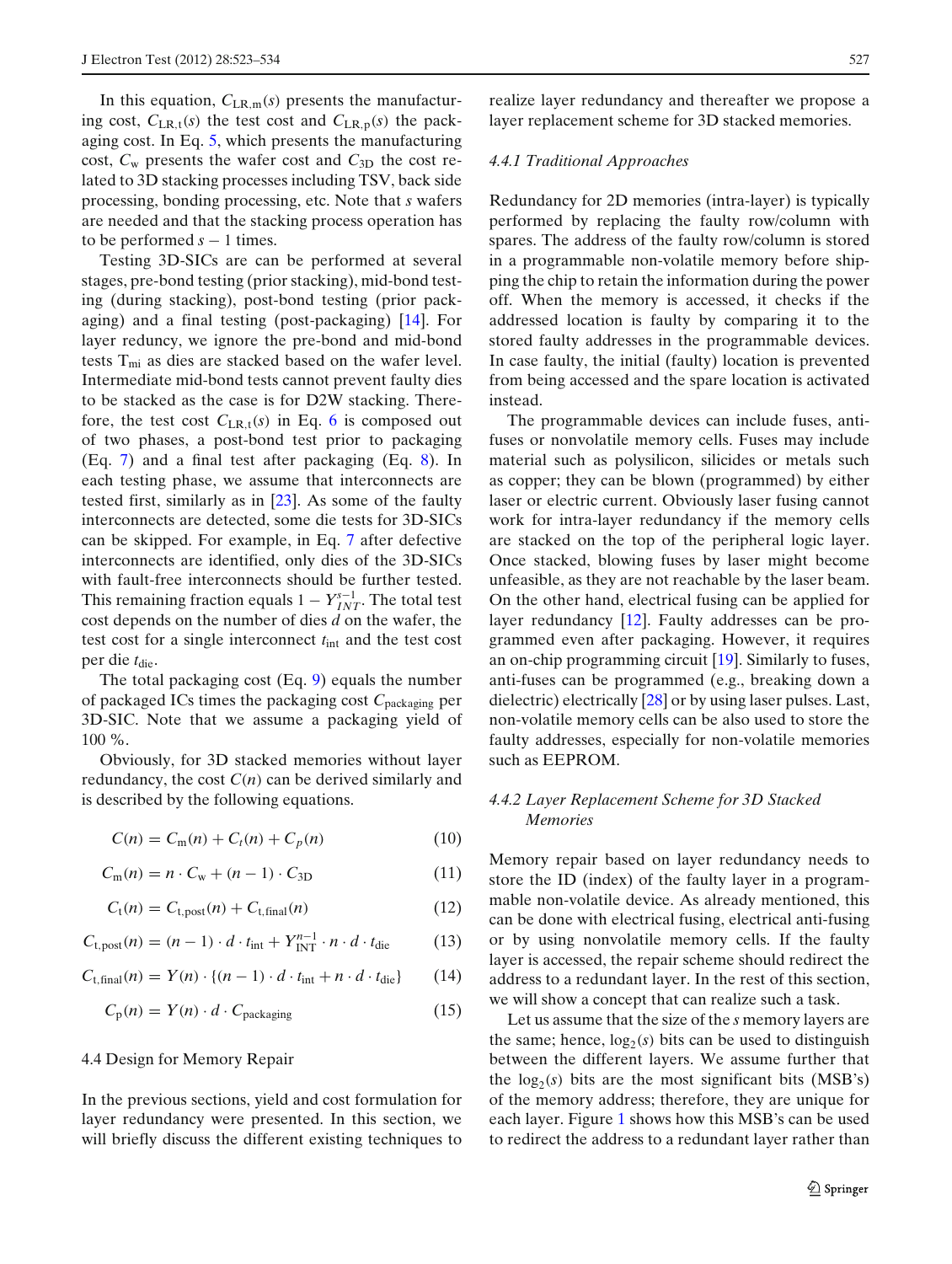<span id="page-5-0"></span>

**Fig. 1** Layer replacement circuit

the faulty layer. The programmable devices PD in the figure store the ID (i.e., the MSB's) of the faulty layers. The MSB's of the original address O\_Address will be compared with the stored bits in the PD's; if a hit occurs, then the O\_Address has to be mapped to the MSB's of a redundant layer (denoted by r1 and r2). For example, assume a stack size  $n = 2$  and the number of redundant layers is  $r = 2$  as in the figure, then 2 bits  $(= \log_2(4))$  needed as MSB's to identify the four layers. Assume further that the combinations 00 and 01 identify the layers L1 and L2 and the combination 10 and 11 identify the spare redundant layers R1 and R2. If L1 is faulty, then its access will be inhibited as the comparator will produce a hit and force the mux to select the new address r1; in this case the address is converted from 00 to 10, hence accessing the redundant layer instead of the faulty layer. Similarly, if L2 is faulty, its address will be remapped to the address  $r2 = 11$ .

#### **5 Wafer Matching for Yield Improvement**

This section briefly presents wafer matching as it is used for comparison with layer redundancy. First, the process assumptions and definition for wafer matching are presented. Thereafter, a yield and a cost model are described.

#### 5.1 Definitions and Assumptions

To fairly compare layer redundancy with wafer matching, the same yield parameters used in layer redundancy are used here, i.e., die yield Y<sub>D</sub>, interconnect yield  $Y_{\text{INT}}$  and stacked-die yield  $Y_{\text{SD}}$  have to be used. However, due to the nature of wafer matching an additional parameters must be considered, the repository size.

A repository contains a collection of wafers with the same functionality. The larger the size of the repository the better the quality of the matching, since there are more wafers to select from. The symbol *k* is used to denote the repository size.

The yield improvement of wafer matching heavily depends on the number of dies per wafer *d*. As wafer

matching requires pre-bond testing, each die has to be tested prior entering the stack. We use the same symbols  $t_{\text{int}}$  and  $t_{\text{die}}$  denote the cost per interconnect and die.

#### 5.2 Yield and Cost Models for Wafer Matching

Improve yield for 3D circuits based on wafer matching has been discussed by many authors [\[17](#page-11-0), [20](#page-11-0), [21](#page-11-0), [24](#page-11-0), [27](#page-11-0)]. In this paper, we use the adaptive Best Pair (BP) algorithm [\[24](#page-11-0)] to determine the yield increase due to wafer matching.

The BP matching scenario realizes a yield  $Y_{BP} =$  $f(n, k, d, Y_D)$ , which is a function of the stack size *n*, the repository size *k*, the number of dies per wafer *d* and the die yield  $Y_D$ . By assuming *k* and *d* to be constant, we can define  $Y_{BP}(n, Y_D)$ ; i.e., it is primarily a function of the stack size and the die yield. This yield can be recursively described by the following equation:

$$
Y_{\rm BP}(n, Y_{\rm D}) = Y_{\rm BP}(n - 1, Y_{\rm D}) \cdot \text{Match}(n - 1, Y_{\rm D}). \tag{16}
$$

Here  $Match(n - 1, Y_D)$  presents the die yield of the best wafer that matches with the stacked  $n - 1$  layers (given a certain matching criterion).

To calculate the compound yield due to wafer matching,  $Y_{WM}$ , both stacked-die yield  $Y_{SD}$  and interconnect yield  $Y_{\text{INT}}$  have to be incorporated with  $Y_{\text{BP}}$ . We define the wafer matching yield as follows:

$$
Y_{\rm WM}(n) = Y_{\rm BP}(n, Y_{\rm D}) \cdot Y_{\rm SD}^{n-1} \cdot Y_{\rm INT}^{n-1}
$$
 (17)

The cost to perform the wafer matching consist also of three components: manufacturing, test and packaging cost. Equation 18 describes this cost.

$$
C_{\text{WM}}(n) = C_{\text{WM,m}}(n) + C_{\text{WM,t}}(n) + C_{\text{WM,p}}(n) \tag{18}
$$

$$
C_{\text{WM,m}}(n) = n \cdot C_{\text{w}} + (n-1) \cdot C_{3\text{D}} \tag{19}
$$

 $C_{WM,t}(n) = C_{WM,t,pre}(n) + C_{WM,t,post}(n)$ 

$$
+ C_{\text{WM}, \text{t,final}}(n) \tag{20}
$$

$$
C_{\text{WM,t,pre}}(n) = n \cdot d \cdot t_{\text{int}} \tag{21}
$$

$$
C_{\text{WM},t,\text{post}}(n) = Y_{\text{BP}} \cdot (n-1) \cdot d \cdot t_{\text{int}} \tag{22}
$$

 $C_{WM, t, final}(n) = Y_{BP} \cdot Y_{INT}^{n-1}$ 

$$
\cdot \{(n-1)\cdot d \cdot t_{\text{int}} + n \cdot d \cdot t_{\text{die}}\} \tag{23}
$$

$$
C_{\text{WM},p}(n) = Y_{\text{BP}} \cdot Y_{\text{INT}}^{n-1} \cdot d \cdot C_{\text{packaging}} \tag{24}
$$

The manufacturing cost is assumed to be the same as for the case no wafer matching is used. The test cost, however, differs as a pre-bond test is required  $(C_{WM, t, pre}(n))$ . In the pre-bond test only dies are tested. In the post-bond test, die test are skipped as it is proven to be more cost-effective [\[27](#page-11-0)]. Here, only the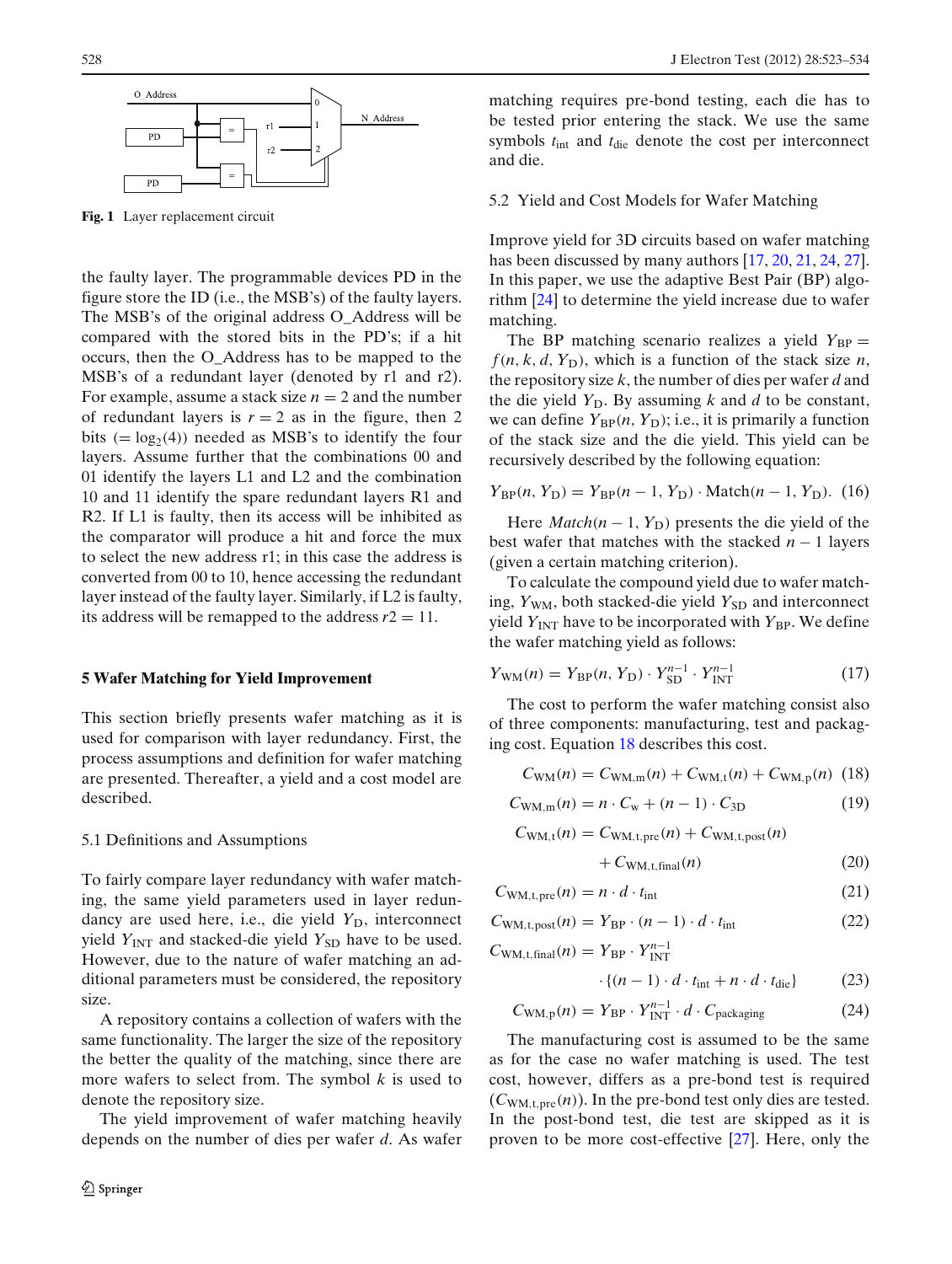<span id="page-6-0"></span>interconnects are tested during the post-bond test. As a consequence of this, some faulty stacked dies will escape the test and therefore will be packaged. These faulty chips, however, will be detected in the final test.

In case wafer matching is not performed, the yield and cost are given by Eqs. [1](#page-3-0) and [10](#page-4-0) respectively.

#### **6 Simulation Results for Layer Redundancy**

In this section we analyze the yield gain due to layer redundancy and its associated cost by attributing the manufacturing cost to the good stacked ICs. However, first the process parameters used for simulation will be given.

## 6.1 Process Parameters

The defined parameters in Section [4.1](#page-2-0) need to have actual values for the simulation. In this section, we justify their values. We assume a die yield of  $Y_D = 85 \%$ as reported in the ITRS roadmap [\[7](#page-11-0)]. The stacked-die yield  $Y_{SD}$  is assumed to be 99 % [\[27\]](#page-11-0). The interconnect yield  $Y_{\text{INT}}$  is assumed to be 97 % per stacked layer [\[27](#page-11-0)].

In order to determine the number of dies per wafer *d*, we need to know the wafer size and die area. A standard 300 mm diameter wafer is selected with an edge clearance of 3 mm. The memory die area selected belonging to the considered die yield is assumed to be  $A = 93$  mm<sup>2</sup> [\[7](#page-11-0)]. For this die area and wafer size, the number of Gross Dies per Wafer (GDW) approximately equals to  $d = 675$  [\[5](#page-11-0)].

For the test cost, we assume a test cost per die  $t_{\text{die}} =$ 0.23 cent  $[3, 11]$  $[3, 11]$  $[3, 11]$  $[3, 11]$ . We assume that the interconnect test are 100 less in cost, similar as in [\[27\]](#page-11-0).

The packaging cost forms a significant fraction of the overall cost and depends on the used technique [\[26](#page-11-0)]. In this paper, we assume the packaging cost to be 50 % of a die cost.

#### 6.2 Yield Improvement

The relative yield improvement of memories enabled with redundancy over memories without layer redundancy can be expressed by normalizing Eq. [3](#page-3-0) over Eq. [1.](#page-3-0) The following equation describes the obtained result:

$$
\frac{Y_{LR}(n, s)}{Y(n)} = \frac{\left(\sum_{i=n}^{s} p(i)\right)}{Y_{D}^{n}} \cdot Y_{SD}^{s-n} \cdot Y_{INT}^{s-n}
$$
\n
$$
= \left(\sum_{i=n}^{s} {s \choose i} \cdot Y_{D}^{i-n} \cdot (1 - Y_{D})^{s-i}\right)
$$
\n
$$
\cdot Y_{SD}^{s-n} \cdot Y_{INT}^{s-n}
$$
\n(25)

Table 1 shows the yields for memories with and without layer redundancy. The second row gives the absolute yield (Abs. yield) of the stack without using layer redundancy. The rest of the table gives the yield improvement as a consequence of layer redundancy for different stack sizes *n* and different number of redundant layers *r*. For cost reasons it is assumed that  $r \leq n$ ; i.e., the number of redundant layers is considered smaller than or equal to the stack size *n*. Each entry in the table (except the Abs. yield row) lists the relative yield improvement  $\frac{Y_{LR}(n,s)}{Y(n)}$  (Eq. 25) in percentage for each value of *n* and *r*; entities where  $r > n$  are indicated as 'n.a.' (not applicable). Inspecting the table reveals the following:

- Layer redundancy improves the memory yield irrespective of the considered stack size and number of redundant layers. The yield improvement becomes significant as the stack size increases; this is because the occurrence probability of faulty layers increases.
- Adding more redundant layers does not always result in better yield improvement. The minimum number of redundant layers that have to be added to achieve the maximal yield improvement depends in addition to *n* also on the process parameters under consideration such as  $Y_D$ ,  $Y_{SD}$  and  $Y_{INT}$ . For example, the yield improvement for  $n = 4$  realized with  $r = 2$  is larger than that realized with  $r = 4$ . This yield drop is a consequence of additional faults introduced in the larger stack due to the extra 3D processing steps.

#### 6.3 Cost Evaluation

To evaluate the additional yield gain of a redundant memory fairly, its increased manufacturing cost must be compensated for. In order to do that, we define the cost of a *good die C<sup>G</sup>* as the cost of manufacturing a good stacked IC; i.e., normalizing the cost  $C(n)$  to the yield. This cost for 3D stacked memory without

**Table 1** Relative yield improvement using layer redundancy in % for various *n* and *r*

|                                                |      | $n=1$ $n=2$ $n=3$ $n=4$ $n=5$ $n=6$        |  |  |
|------------------------------------------------|------|--------------------------------------------|--|--|
| Abs. yield 85.00 69.38 56.63 46.23 37.73 30.80 |      |                                            |  |  |
| $r = 1$ 10.43 24.84 39.24 53.65 68.05 82.46    |      |                                            |  |  |
| $r=2$                                          |      | n.a. <b>26.11 46.16 68.30</b> 92.50 118.79 |  |  |
| $r = 3$                                        |      | n.a. n.a. 43.35 67.59 95.32 126.84         |  |  |
| $r = 4$                                        | n.a. | n.a. n.a. 62.45 90.58 123.26               |  |  |

Bold entries show the optimal values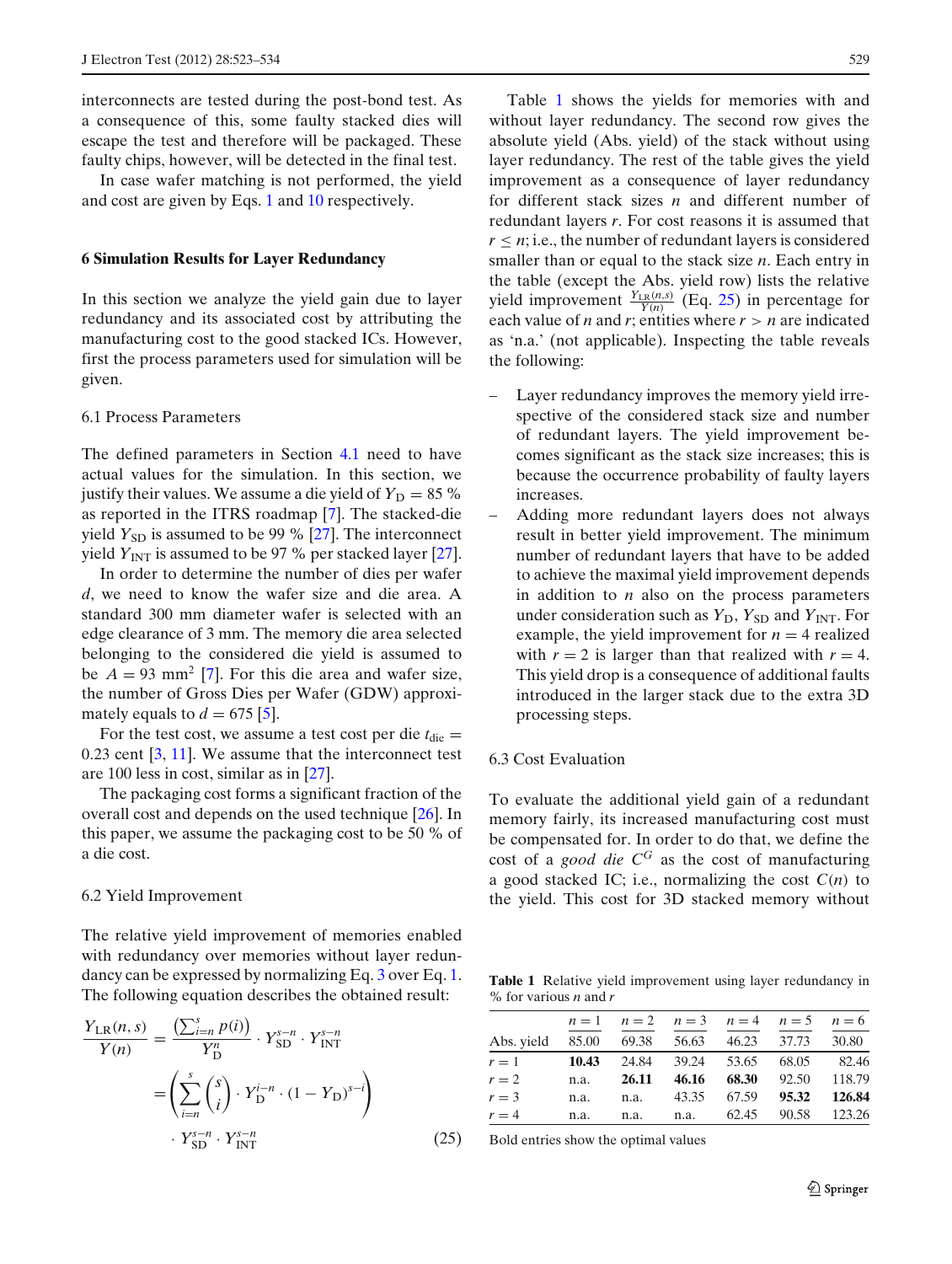<span id="page-7-0"></span>and with layer redundancy are given in Eqs. 26 and 27 respectively.

$$
C^G(n) = C(n)/Y(n) \tag{26}
$$

$$
C_{LR}^{G}(n, s) = C_{LR}(s) / Y_{LR}(n, s)
$$
\n(27)

By using these equations, the relative improvement or depreciation of the price of a good 3D-SIC with layer redundancy over one without layer redundancy can be expressed as:

$$
\frac{C_{LR}^G(n,s)}{C^G(n)} = \frac{C_{LR}(s)}{C(n)} \cdot \frac{Y(n)}{Y_{LR}(n,s)}
$$
(28)

Here, Eqs. [4](#page-3-0) and [10](#page-4-0) give the expressions for  $C_{LR}(s)$ and *C*(*n*). The last part of the equation,  $\frac{Y(n)}{Y_{LR}(n,s)}$ , can be evaluated by using Eq. [25.](#page-6-0)

Figure 2 shows the above cost ratio for various values of *n* and *s*, and for  $0.1 \le \frac{C_{3D}}{C_w} \le 0.9$ , i.e., the 3D processing cost lies between 10 and 90 % of the wafer cost. The following can be concluded from the figure:

- The impact of the ratio  $\frac{C_{3D}}{C_w}$  on the cost ratio  $\frac{C_{LR}^G(n,s)}{C^G(n)}$ is negligible, especially for  $n > 3$ .
- Except for  $n = 3$  and  $s = 5$ , the realized yield improvement is high enough to pay off the additional cost made (related to additional memory layers and stacking process). Again, this conclusion applies for our case study and the assumed process parameters. Other process parameters may result in other conclusions. Nevertheless, the figure clearly shows that generally speaking, the achieved yield improvement using layer redundancy results in lower cost per good stack.



**Fig. 2** Impact of layer redundancy on the cost ratio  $\frac{C_{\text{LR}}^G(n,s)}{C^G(n)}$ 

**Table 2** Relative cost improvement using layer redundancy for various *n* and *r*

|              |  |  | $n=1$ $n=2$ $n=3$ $n=4$ $n=5$ $n=6$             |  |
|--------------|--|--|-------------------------------------------------|--|
|              |  |  | $r = 1$ 170.18 20.21 -2.73 -17.00 -27.10 -34.79 |  |
|              |  |  | $r = 2$ n.a. 54.37 14.30 -9.55 -25.79 -37.68    |  |
| $r = 3$ n.a. |  |  | n.a. $37.28$ $4.63$ $-17.13$ $-32.75$           |  |
|              |  |  | $r = 4$ n.a. n.a. n.a. 21.66 -5.48 -24.73       |  |
|              |  |  |                                                 |  |

Bold entries show the optimal values

The larger  $n$ , the larger the impact of layer redundancy; i.e., the better the cost improvement due to layer redundancy. For example, for  $n = 3$  and  $s = 4$ , the cost reduction achieved is around 2.73 %, while this is 27.10 % for  $n = 5$  and  $s = 6$ .

Next, the impact of different values of *n* and *r* on the cost ratio  $\frac{C_{LR}^G(n,s)}{C^G(n)}$  will be analyzed. The results are summarized in Table 2; it is assumed that  $\frac{C_{3D}}{C_w} = 0.3$ . The table shows that for  $n = r = 1$ , the cost of producing a good stacked IC using layer redundancy is more than twice expensive. This can be explained by the fact that adding a single redundant layer to  $n = 1$  doubles the wafer cost. The associated cost with layer redundancy starts to pay off from  $n = 3$  on. As the table shows, additional redundant layers do not always result in *lower* cost. It strongly depends on the stack size and the number of the-to-be added redundant layers (as well as on the process parameters). Nevertheless, the larger *n*, the more benefits can be realized. For example, for  $n = 6$  a cost reduction of 37.68 % can be obtained.

Another aspect which is worth to examine is the impact of the die yield Y<sub>D</sub> and the stacking yield parameters  $Y_{\text{INT}}$  and  $Y_{\text{SD}}$  on the cost. We still assume the case where  $n = 5$  and  $s = 6$ . The cost ratio  $\frac{C_{LR}^{G}(5,6)}{C^{G}(5)}$  for different values of stack yield  $Y_{int}$ ,  $Y_{SD}$  and die yield *Y*<sub>D</sub> is given in Table 3; *Y*<sub>int</sub> and *Y*<sub>SD</sub> are considered between 91 and 99 % and  $Y_D$  is considered to between 60 and 90 %,. The table reveals that the die yield has the

**Table 3** Relative cost improvement using layer redundancy for various  $Y_D$ ,  $Y_{int}$  and  $Y_{SD}$ 

| $Y_{\rm INT}$ | $Y_{SD}$ | $C_{LR}^{G}(5,6)-C^{G}(5)$<br>$C^{G}(5)$ |                   |                   |                   |  |  |
|---------------|----------|------------------------------------------|-------------------|-------------------|-------------------|--|--|
|               |          | $Y_{\rm D} = 0.6$                        | $Y_{\rm D} = 0.7$ | $Y_{\rm D} = 0.8$ | $Y_{\rm D} = 0.9$ |  |  |
| 0.91          | 0.91     | $-51.50$                                 | $-41.64$          | $-26.99$          | $-3.17$           |  |  |
| 0.91          | 0.95     | $-53.47$                                 | $-43.96$          | $-29.87$          | $-7.00$           |  |  |
| 0.91          | 0.99     | $-55.27$                                 | $-46.06$          | $-32.43$          | $-10.46$          |  |  |
| 0.95          | 0.91     | $-53.48$                                 | $-43.97$          | $-29.87$          | $-7.02$           |  |  |
| 0.95          | 0.95     | $-55.35$                                 | $-46.16$          | $-32.55$          | $-10.63$          |  |  |
| 0.95          | 0.99     | $-57.06$                                 | $-48.14$          | $-34.97$          | $-13.86$          |  |  |
| 0.99          | 0.91     | $-55.28$                                 | $-46.08$          | $-32.44$          | $-10.48$          |  |  |
| 0.99          | 0.95     | $-57.06$                                 | $-48.15$          | $-34.97$          | $-13.86$          |  |  |
| 0.99          | 0.99     | $-58.67$                                 | $-50.01$          | $-37.22$          | $-16.87$          |  |  |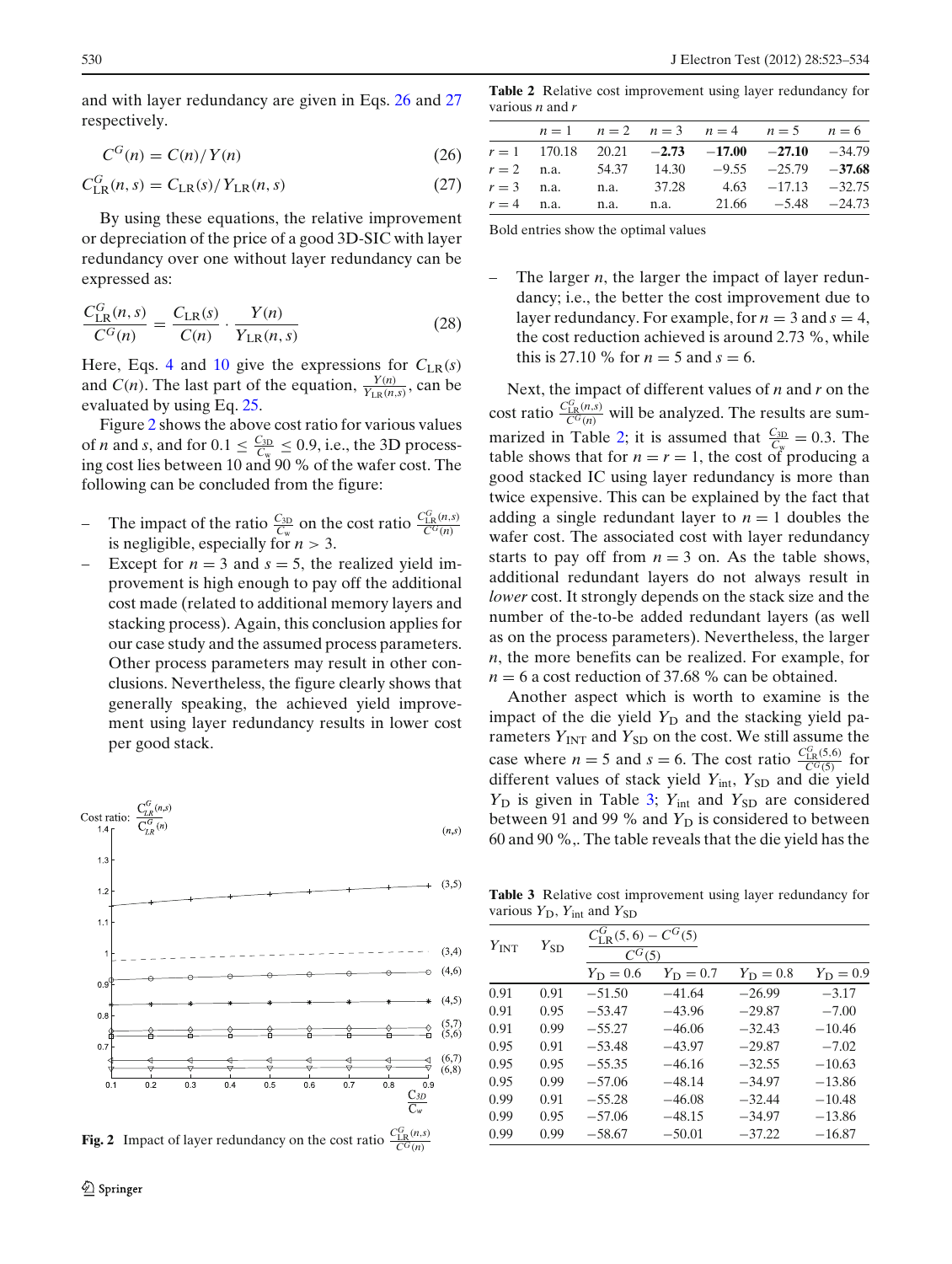<span id="page-8-0"></span>highest impact on the cost ratio; the lower the die yield, the higher the benefits obtained by layer redundancy. For example, for a  $Y_D = 60$  % a cost improvement around 55 % is obtained, while this does not exceed 16.87 % for  $Y_D = 90$  %. Moreover, the table shows that the higher the stack yield, the higher the benefit of layer redundancy.

#### **7 Comparison with Wafer Matching**

This section gives first the simulation results for wafer matching; these are thereafter compared with those obtained for layer redundancy.

#### 7.1 Simulation Results for Wafer Matching

In this section, we derive the equations to evaluate the cost for wafer matching and simulate them. Again, we consider the yield and cost improvements with respect to the case where wafer matching is not used.

The defined parameters in Section [5.1](#page-5-0) need to have actual values for the simulation. We use exactly the same parameters as defined in Section [6.1.](#page-6-0) The repository size for the wafer repositories is assumed to be  $k = 50$ .

#### *7.1.1 Yield Improvement*

The relative yield improvement of memories enabled with wafer matching over memories without wafer matching can be expressed by normalizing Eq. [17](#page-5-0) over Eq. [1.](#page-3-0) The following expression describes the obtained result:

$$
\frac{Y_{\text{WM}}(n)}{Y(n)} = \frac{Y_{\text{BP}} \cdot Y_{\text{SD}}^{n-1} \cdot Y_{\text{INT}}^{n-1}}{Y_{\text{D}}^n \cdot Y_{\text{SD}}^{n-1} \cdot Y_{\text{INT}}^{n-1}} = \frac{Y_{\text{BP}}}{Y_{\text{D}}^n}
$$
(29)

This yield is exactly reported by the tool that implements the Best Pair (BP) matching scenario [\[24](#page-11-0)]. Table 4 shows the absolute yield (second row) and the relative yield improvement (third row) for different stack sizes *n*.

Wafer matching is only applicable for a stack of two or more layers. The larger the stack size, the higher the yield gain. This relative yield improvement increases from 1.62 % up to 14.03 % for stack sizes of two and six layers respectively.

## *7.1.2 Cost Evaluation*

To evaluate the additional yield gain of a redundant memory fairly, its manufacturing and additional test cost must be compensated for. In order to do that, we define the cost of a *good die*  $C_{WM}^G$  as the cost of a good stacked IC using wafer matching, similarly as in Eqs. [26](#page-7-0) and [27.](#page-7-0)

$$
C_{\text{WM}}^G(n) = \frac{C_{\text{WM}}(n)}{Y_{\text{WM}}(n)}
$$
\n(30)

Using this equation and Eq. [26,](#page-7-0) the relative improvement or depreciation of the price of a good 3D-SIC with wafer matching over one without it can be expressed as:

$$
\frac{C_{WM}^G(n)}{C^G(n)} = \frac{C_{WM}(n)}{C(n)} \cdot \frac{Y(n)}{Y_{WM}(n)}
$$
(31)

Here, Eqs. [18](#page-5-0) and [10](#page-4-0) give the expressions for  $C_{WM}(n)$ and *C*(*n*) respectively. The last part of the equation,  $\frac{Y(n)}{Y_{\text{WM}}(n)}$ , can be evaluated by using Eq. 29.

The results of this equation are depicted in the last row of Table 4. It shows that wafer matching becomes more lucrative for increased stack sizes. For a stack size of 2, the improvement is only 2.56 %; it grows to 12.48 % for a stack size of six layers.

## 7.2 Comparison

Sections [6](#page-6-0) and 7.1 describe the yield improvement schemes layer redundancy and wafer matching respectively. In this section, we summarize both methods and compare the cost improvements between them. Table [5](#page-9-0) shows this comparison. The first column contains the stack size. The second and third columns contain the yield improvements for both techniques and the fourth column gives the number of redundant layers used to achieve the yield improvement in the third column. The fifth and sixth column show the cost improvements of both schemes, while the last column shows the number of redundant layers used to obtain the cost improvement in the sixth column. It should be noted that depending on *n*, an optimal number of redundant layers *r* (realizing maximal yield or cost improvement)

| <b>Table 4</b> Relative yield and<br>cost improvements for<br>various <i>n</i> | Abs. yield                                         | $n=1$<br>85.00    | $n=2$<br>69.38 | $n=3$<br>56.63 | $n=4$<br>46.23 | $n=5$<br>37.73 | $n=6$<br>30.80 |
|--------------------------------------------------------------------------------|----------------------------------------------------|-------------------|----------------|----------------|----------------|----------------|----------------|
|                                                                                | $\frac{Y_{\text{WM}}(n) - Y(n)}{Y(n)}$<br>( %)     | $\qquad \qquad =$ | 1.62           | 3.71           | 6.49           | 10.00          | 14.03          |
|                                                                                | $\frac{C_{\text{WM}}^G(n)-C^G(n)}{C^G(n)}\,\,(\%)$ |                   | $-2.56$        | $-4.50$        | $-6.79$        | $-9.47$        | $-12.48$       |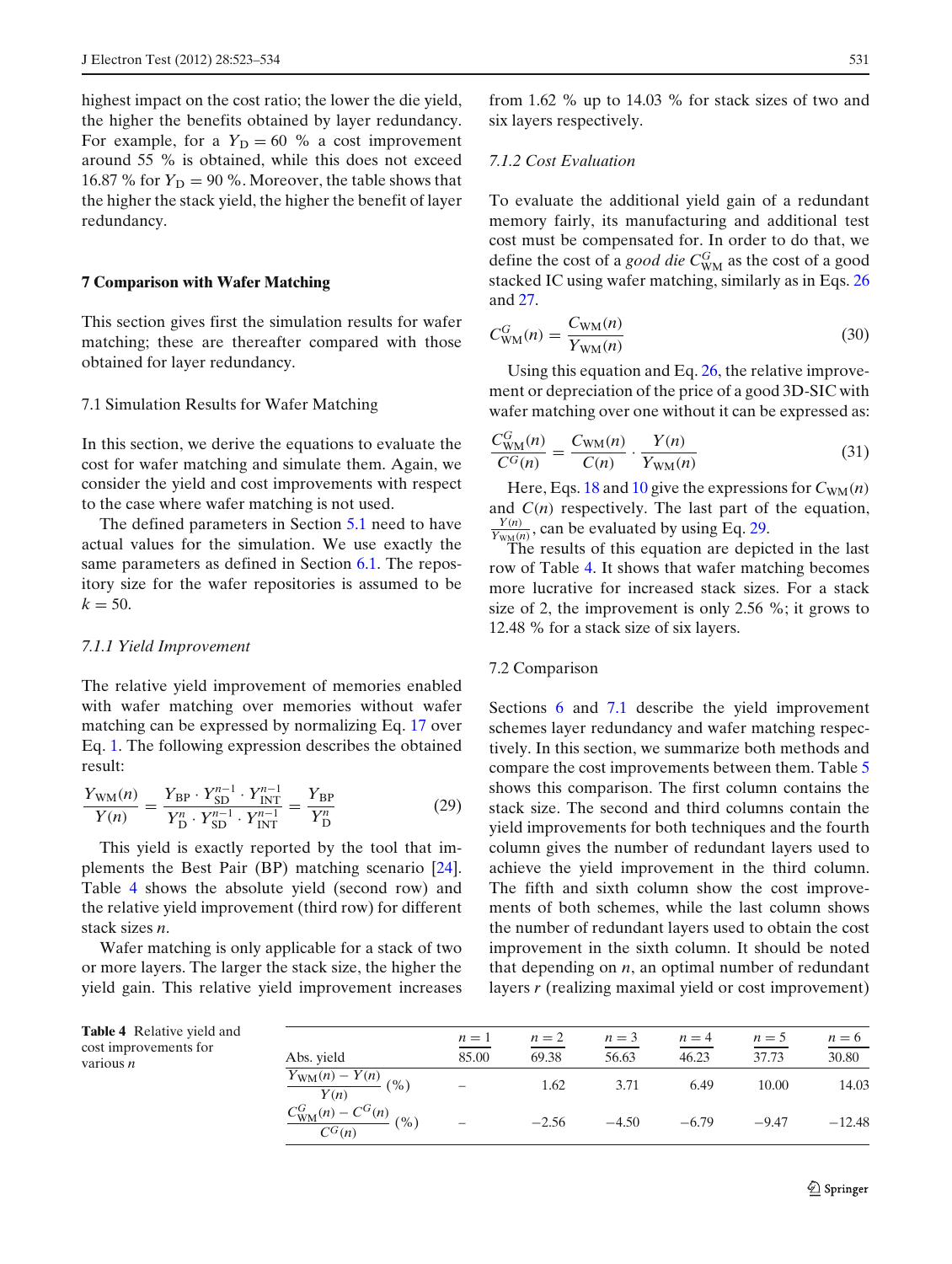| $\boldsymbol{n}$ | $Y_{\text{WM}}(n) - Y(n)$<br>(9/0)<br>$\overline{Y(n)}$ | $\frac{Y_{LR}(n,s) - Y(n)}{Y_{LR}(n,s)}$ (%)<br>Y(n) | $C^G(n)$<br>(9)<br>$\overline{C^G(n)}$ | $C_{\text{LR}}^G(n, s) - C^G(n)$<br>(9)<br>$\overline{C^G(n)}$ |  |
|------------------|---------------------------------------------------------|------------------------------------------------------|----------------------------------------|----------------------------------------------------------------|--|
| 2                | 1.62                                                    | 26.11                                                | $-2.56$                                | 20.21                                                          |  |
| 3                | 3.71                                                    | 46.16                                                | $-4.50$                                | $-2.73$                                                        |  |
| $\overline{4}$   | 6.49                                                    | 68.30                                                | $-6.79$                                | $-17.00$                                                       |  |
| 5                | 10.00                                                   | 95.58                                                | $-9.47$                                | $-27.10$                                                       |  |
| 6                | 14.03                                                   | 126.84                                               | $-12.48$                               | $-37.68$                                                       |  |

<span id="page-9-0"></span>**Table 5** Yield and cost comparison between wafer matching and layer redundancy

is selected for the comparison. Considering yield only, layer redundancy outperforms wafer matching by an order of magnitude. Even the cost picture of these two schemes confirms the superiority of layer redundancy except for  $n = 2$ ; the larger *n*, the larger the benefit. For example, for a six stacked IC wafer matching is able to reduce the cost with 12.48 % as compared to random stacking, while layer redundancy is able to reduce this with 37.68 %. However, for  $n = 2$  layer redundancy will result in an additional cost of 20.21 %.

## **8 Combining Layer Redundancy and Wafer matching**

In this section, we combine the two methods. In order to achieve that, a new algorithm is developed. This algorithm is described in Section 8.1. Thereafter, we present the results and analyze the additional cost improvements in Section 8.2. Finally, we compare the two stand-alone techniques with their combined version in Section [8.3.](#page-10-0)

# 8.1 Algorithm

To combine layer redundancy and wafer matching, a two-step algorithm is used. The first step performs the matching of the first *n* layers; the BP matching scenario is used with slight modifications such as keeping track of the number of good dies per stack. The second step consists of matching the *r* redundant layers to the stacked *n* layers. Two different methods can be used for this step:

– *Match The Best*: To maximize the compound yield, each matching step targets stacks with *n* − 1 good

**Table 6** Relative cost improvement using the combined method for various *n* and *r*

|                                                |      |  | $n=1$ $n=2$ $n=3$ $n=4$ $n=5$ $n=6$  |  |
|------------------------------------------------|------|--|--------------------------------------|--|
| Abs. yield 85.00 69.38 56.63 46.23 37.73 30.80 |      |  |                                      |  |
| $r = 1$ 17.11 29.70 43.02 57.06 71.51 86.40    |      |  |                                      |  |
| $r=2$                                          |      |  | n.a. 36.94 57.49 80.37 105.12 131.91 |  |
| $r = 3$                                        | n.a. |  | n.a. 61.57 88.42 118.86 153.16       |  |
| $r = 4$                                        | n.a. |  | n.a. n.a. 90.77 135.51 161.32        |  |

Bold entries show the optimal values

dies. The stacks with  $n - 1$  good dies directly contribute to the yield if a good die is stacked on them. Note that after matching, stacks that had *n* − 2 good dies will have  $n - 1$  good dies in the next step.

– *Match The Worst*: To maximize the compound yield, each matching step targets stacks with the most faulty dies that are still repairable. Thus, the first matching step is based on stacks with  $n - r$ good dies, thereafter, stacks with  $n - r - 1$  good dies, etc. The process stops when all *r* redundant layers are matched.

In the coming sections, we only consider the *Match The Best* method as both methods report similar results. We denote the yield after matching as  $Y_{\text{M,BP}}$  for this method.

# 8.2 Simulation Results

Similarly as for the disjoint yield improvements methods, both the yield and cost components are going to be explored. We define the cost  $C_{COM}(s)$  of a 3D-SIC using the combined approach in a similar way as we did for wafer matching, but now with stack size *s*. The following equations describe these cost.

$$
CCOM(s) = CCOM,m(s) + CCOM,t(s)
$$
  
+ 
$$
CCOM,p(s)
$$
 (32)

$$
C_{COM,m}(s) = s \cdot C_w + (s - 1) \cdot C_{3D} \tag{33}
$$

$$
C_{COM,t}(s) = C_{COM,t,pre}(s) + C_{COM,t,post}(s)
$$

$$
+ C_{COM,t,final}(s) \tag{34}
$$

$$
C_{\text{COM,t,pre}}(s) = s \cdot d \cdot t_{\text{int}} \tag{35}
$$

**Table 7** Relative cost improvement using the combined method for various *n* and *r*

|  |  | $n=1$ $n=2$ $n=3$ $n=4$ $n=5$ $n=6$             |  |
|--|--|-------------------------------------------------|--|
|  |  | $r = 1$ 58.47 12.91 -7.80 -20.86 -30.16 -37.37  |  |
|  |  | $r = 2$ n.a. 39.11 3.30 -17.79 -32.06 -42.51    |  |
|  |  | $r = 3$ n.a. n.a. 18.81 -9.19 -27.76 -41.05     |  |
|  |  | $r = 4$ n.a. n.a. n.a. $1.31$ $-21.10$ $-36.96$ |  |

Bold entries show the optimal values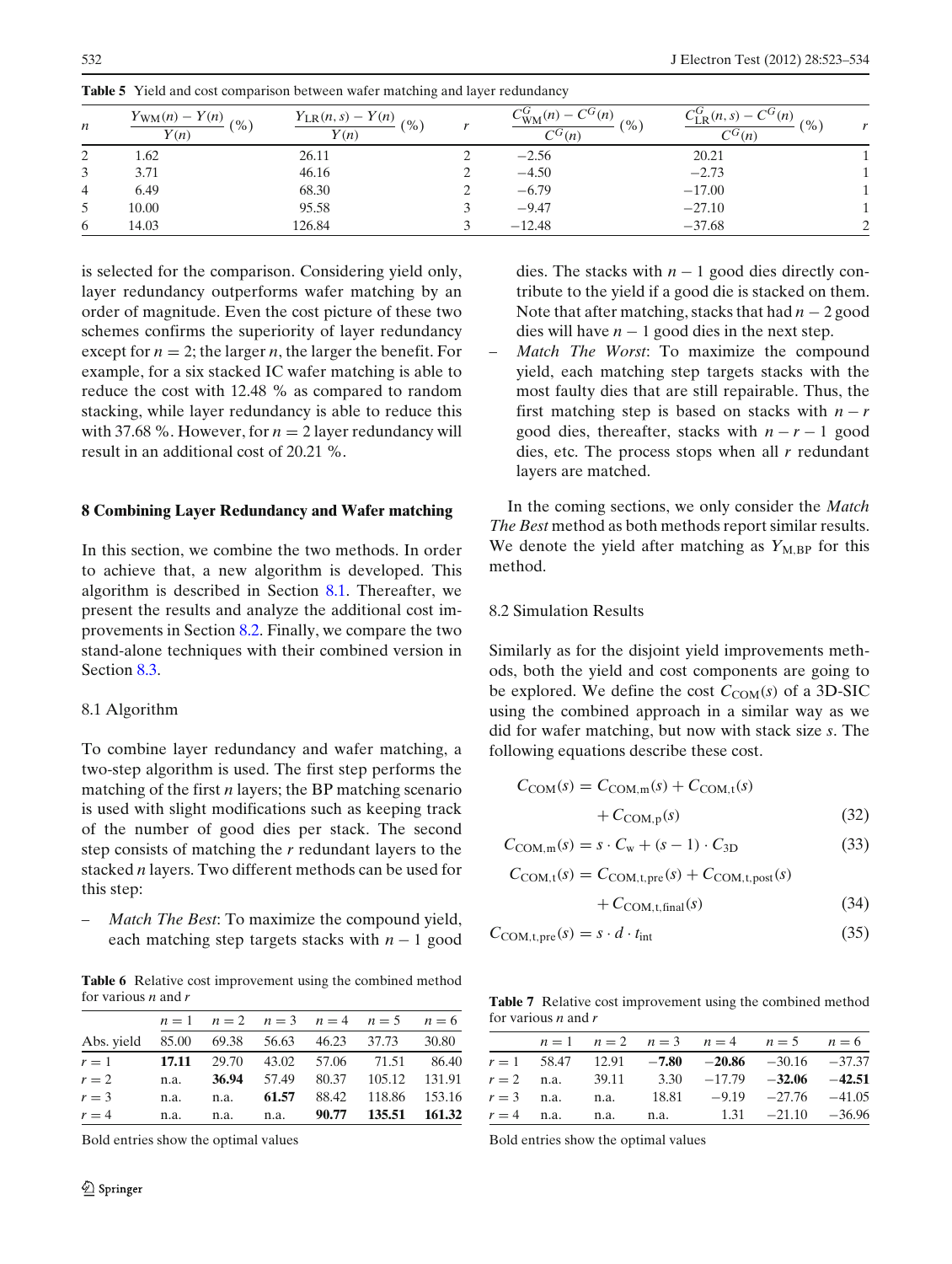<span id="page-10-0"></span>**Table 8** Cost reduction: combined wafer matching and layer redundancy

| n | $C^{G}(n)$<br>$\sim_{\text{COM}}(n, s)$ -<br>(%)<br>$C^G(n)$ | $G_{WM}^{G}(n)$<br>(9)<br>$G_{\text{WM}}^G(n)$ | $C_{COM}^{G}(n, s)$<br>$T_{\rm p}(n,s)$<br>$\frac{9}{6}$<br>$C_{LP}^G(n,s)$ |
|---|--------------------------------------------------------------|------------------------------------------------|-----------------------------------------------------------------------------|
|   | 12.91                                                        | 15.88                                          | $-9.94$                                                                     |
|   | $-7.80$                                                      | $-3.46$                                        | $-5.68$                                                                     |
| 4 | $-20.86$                                                     | $-15.09$                                       | $-3.89$                                                                     |
|   | $-32.06$                                                     | $-24.95$                                       | $-5.62$                                                                     |
|   | $-42.51$                                                     | $-34.31$                                       | $-6.60$                                                                     |

$$
C_{\text{COM,t,post}}(s) = Y_{\text{M,BP}} \cdot (s-1) \cdot d \cdot t_{\text{int}}
$$
 (36)

 $C_{COM,t,final}(s) = Y_{M,BP} \cdot Y_{INT}^{s-1}$  $\cdot \{(s-1) \cdot d \cdot t_{\text{int}} + s \cdot d \cdot t_{\text{die}}\}$  (37)

$$
C_{\text{COM},p}(n) = Y_{\text{M},\text{BP}} \cdot Y_{\text{INT}}^{s-1} \cdot d \cdot C_{\text{packaging}} \tag{38}
$$

## *8.2.1 Yield Improvement*

The yield improvement using the combined method,  $Y_{COM}(n, s)$ , is directly obtained from simulation of the two-step algorithm described in the previous section. Table [6](#page-9-0) shows the relative yield improvement realized as compared with yield  $Y(n)$  of random stacking (without layer redundancy); the absolute value of  $Y(n)$ is given in the 'Abs. yield' row. Inspecting the table reveals the following:

- Overall, the yield gain of the combined method outperforms that of layer redundancy (see Table [1\)](#page-6-0) up to 64 %.
- Similarly as for layer redundancy, the memory yield improves irrespective of the considered stack size and number of redundant layers. Again, the yield improvement becomes significant as the stack size increases; this is because the occurrence probability of faulty layers increases.
- When using layer redundancy only, the addition of more redundant layers do not always result in better yield improvement. However, here it is the case for combined method; combining layer redundancy with wafer matching results in additional benefits that are larger than the yield loss due to stacking of extra layers.

#### *8.2.2 Cost Improvement*

To fairly evaluate the cost of this combined technique, both additional cost components for manufacturing and testing must be included. We define the cost improvement  $C_{COM}^G(n, s)$  as the cost of a good stacked IC using the combined approach.

$$
\frac{C_{\text{COM}}^G(n,s)}{C^G(n)} = \frac{C_{\text{COM}}(s)}{C(n)} \cdot \frac{Y(n)}{Y_{\text{COM}}(n,s)}
$$
(39)

The relative cost change of this equation is depicted in Table [7.](#page-9-0) The combined method is interesting for  $n \geq$ 3 used with appropriate number of redundant layers *r*. The cost improves with larger stack sizes.

#### 8.3 Comparison

In this last section, we compare the combined technique with the two stand-alone yield improvement techniques. The results of this comparison are shown in Table 8. The table contains five columns. The first column gives the considered stack size, the second column shows the number of redundant layers used for the combined method, the third column the yield improvement of the combined technique over no yield improvement scheme (i.e., random stacking without layer redundancy), the last two columns the yield improvement of the combined technique over the standalone versions. The table shows that for  $n > 3$  the combined technique outperforms both layer redundancy and wafer matching. Thus, the combined approach is the best yield improvement technique to use.

## **9 Conclusion**

This paper introduces the concept of layer redundancy and investigates it as a scheme to improve the compound yield of 3D stacked memories. It proposes an analytical model to evaluate the yield improvement due to layer redundancy.

Simulation results show that layer redundancy not only outperforms wafer matching (as a yield improvement scheme), but also realize a significant yield improvement, especially for larger stack size. For example, for a stack size of six layers and a die yield of 85 %, a relative yield improvement of 118.79 % is obtained using two redundant layers, while this is 14.03 % with wafer matching. The additional cost due to redundancy pays off; the cost of producing a good 3D stacked memory chip reduces with 37.68 % when using layer redundancy and only with 12.48 % when using wafer matching. Moreover, the results show that the benefits of layer redundancy become extremely significant for